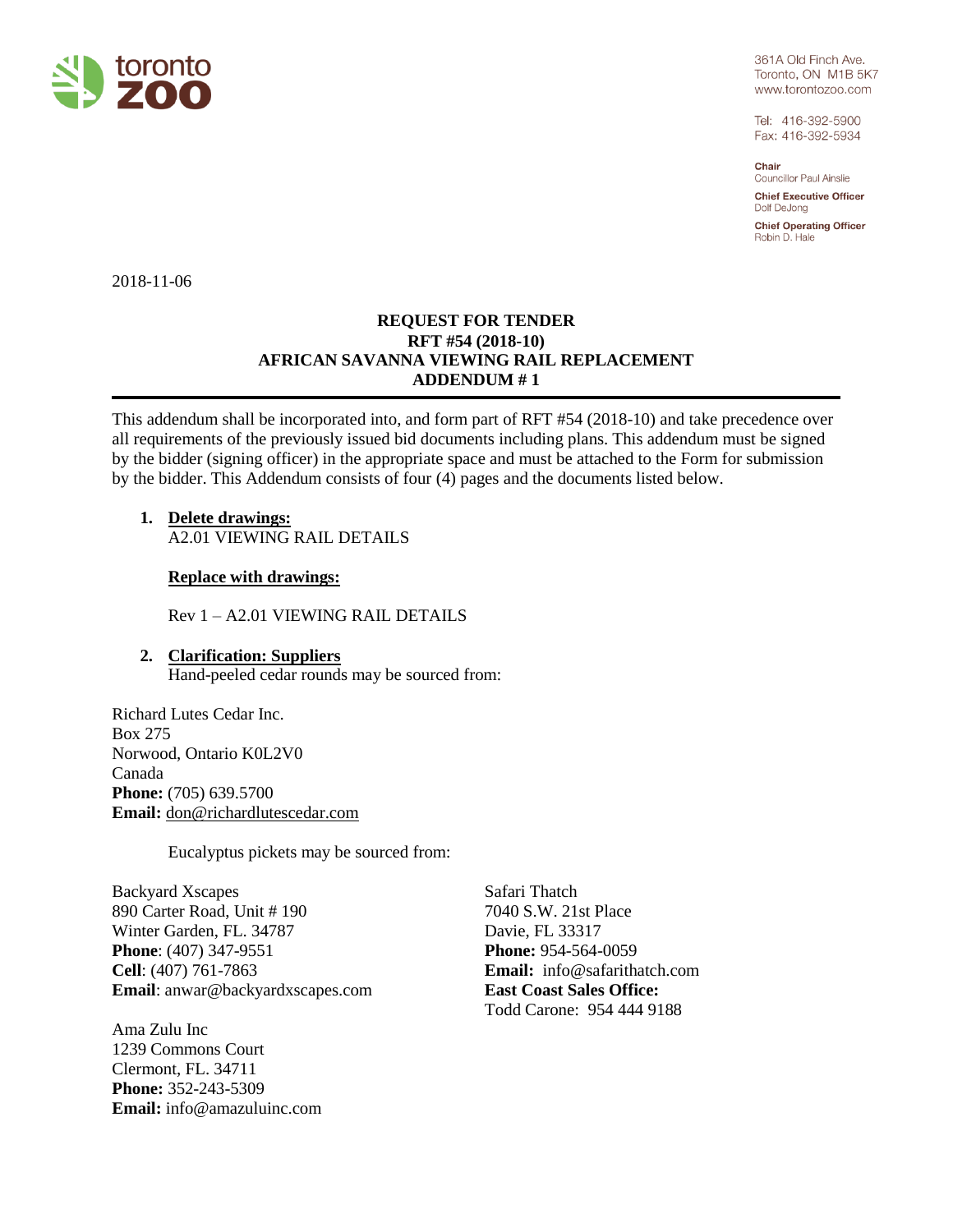## **3. Delete pricing form:**

# **FORM 1 APPENDIX II**

## **Replace with pricing form:**

# **Rev 1 – FORM 1 APPENDIX II**

# **UNIT PRICES (Due 24 hours after stipulated closing date)**

All prices are to include the supply and installation of all labour, material, charges, taxes (excluding Harmonized Sales Tax), payroll, burden and profit.

| <b>ITEM</b>                                                                                                                                                              | <b>UNIT</b> | <b>ADD</b> | <b>DEDUCT</b> |
|--------------------------------------------------------------------------------------------------------------------------------------------------------------------------|-------------|------------|---------------|
| Unit price to add to contract for<br>installation of new concrete footings<br>for viewing rail posts with cast-in post<br>saddles and cold patch asphalt repair.         | <b>EACH</b> |            |               |
| Unit price to add to or delete from<br>contract for demolition of existing<br>viewing rails (not including footings)<br>or post saddles):                                | <b>FT</b>   |            |               |
| Unit price to add to or delete from<br>contract for installation of new<br>viewing rails (not including footings)<br>or post saddles), with <b>hand-peeled</b><br>cedar: | FT.         |            |               |
| Unit price to add to or delete from<br>contract for installation of new<br>viewing rails (not including footings)<br>or post saddles), with machine-<br>peeled cedar:    | <b>FT</b>   |            |               |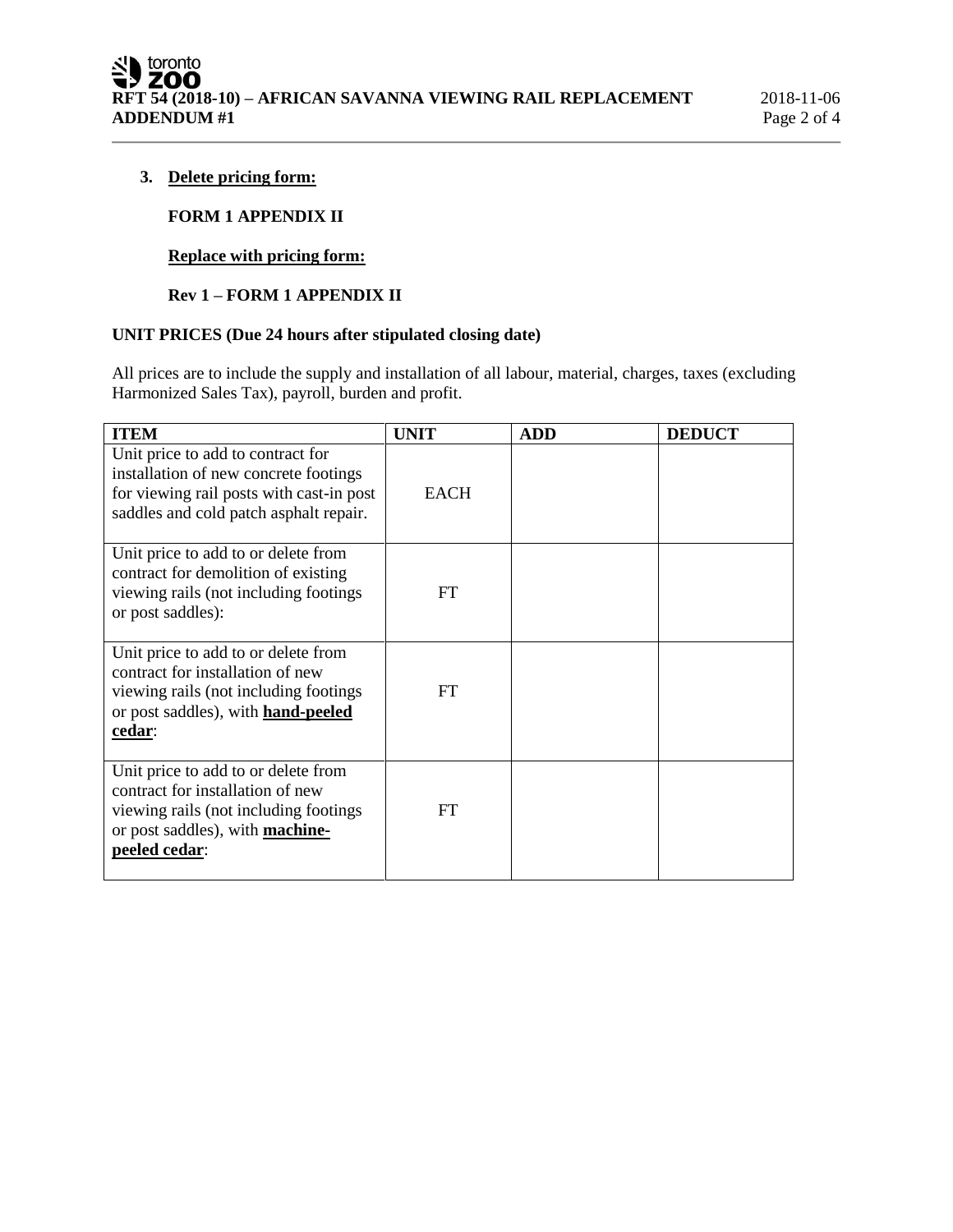### **4. Delete pricing form:**

#### **FORM 1 APPENDIX V**

### **Replace with pricing form:**

### **Rev 1 – FORM 1 APPENDIX V**

### **ALTERNATIVE PRICES (Due 24 hours after stipulated closing date)**

#### (**not included** in Bulk Tender Price)

All prices are to include the supply and installation of all labour, material, taxes (excluding Harmonized Sales Tax), charges, payroll, burden and profit.

| Item | <b>Description</b> | <b>Add or Deduct</b><br><b>From Base Bid</b><br><b>Price</b> |
|------|--------------------|--------------------------------------------------------------|
|      |                    |                                                              |

1. Complete all work as described in the contract documents using **machine-peeled cedar** only in viewing rail construction.

#### **5. Delete:**

## **SECTION II – FORMS COMMENCEMENT AND COMPLETION OF WORK**

8.0 If the offer set out in this Tender Form is accepted:

(i) the Tenderer will complete the Work fully, and surrender control of the site to the Board of management of the Toronto Zoo no later than **Friday, 2018-12-21** for all work.

### **Replace with:**

### **SECTION II – FORMS COMMENCEMENT AND COMPLETION OF WORK**

8.0 If the offer set out in this Tender Form is accepted:

(i) the Tenderer will complete the Work fully, and surrender control of the site to the Board of management of the Toronto Zoo no later than **Friday, 2018-12-21** for all work.

(a) If the Tenderer cannot guarantee completion of the Work by the above date, include a proposed alternative completion date below:

The Tenderer will complete the Work fully, and surrender control of the site to the Board of management of the Toronto Zoo no later than

for all work.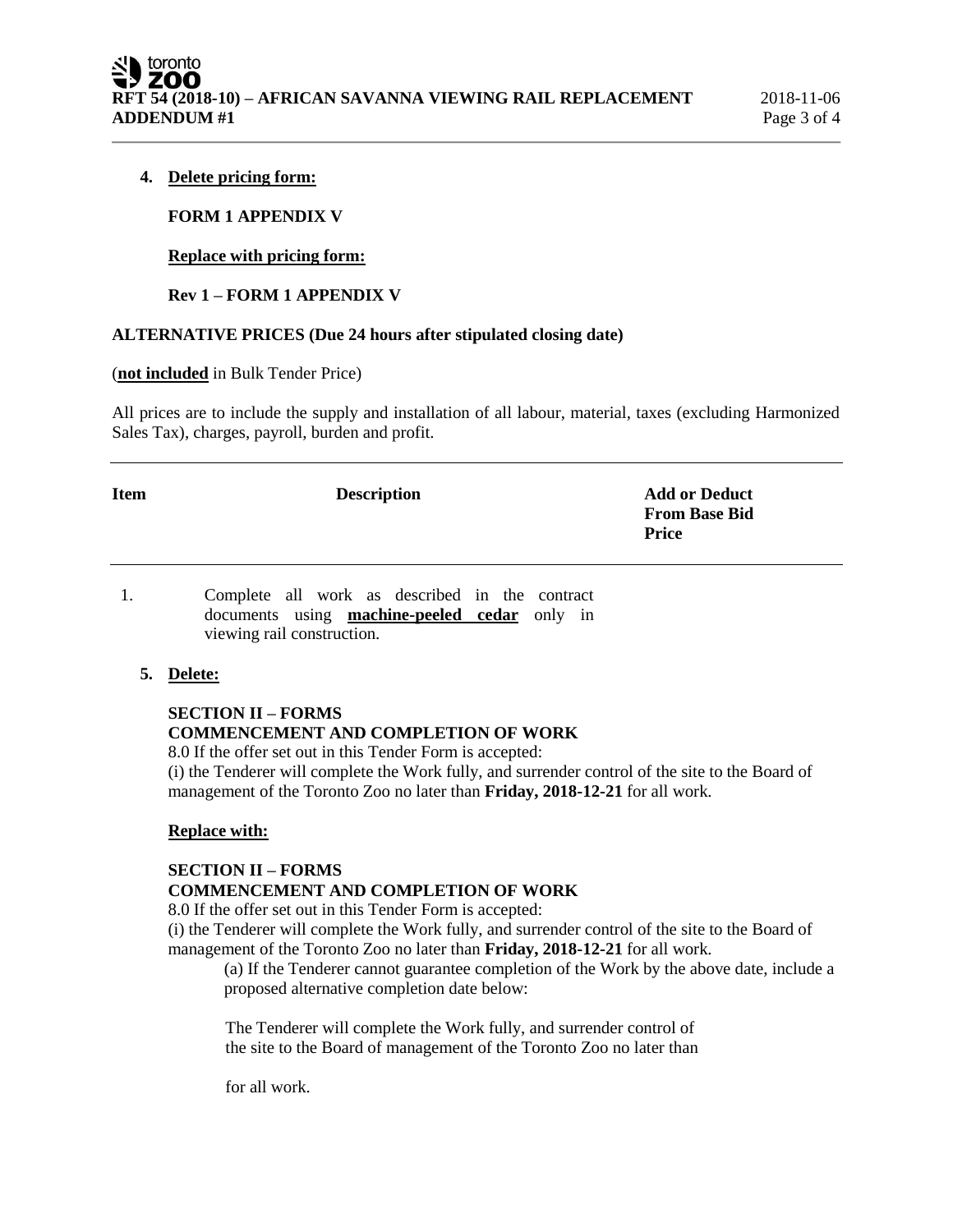**6. Clarification: SECTION I – INSTRUCTIONS TO BIDDERS 1.2.16 "Inspector" means an inspector for the Board acting under the direction of the Chief Operating Officer. 1.2.17 "Inspection Costs" shall mean the payroll costs of the Board's inspectors plus overhead, or in the case where a consulting engineer is employed, the charges rendered for his/her services to the Board.** 

There shall be no inspection costs applicable to this project.

Receipt of the Addendum shall be acknowledged as part of your submission.

The Board of Management of the Toronto Zoo reserves the right to reject any or all Quotations or to accept any quotation, should it deem such action to be in its interests.

If you have any queries regarding this matter, please contact Mr. Peter Vasilopoulos, Supervisor, Purchasing & Supply, at 416-392-5916.

Yours truly,

Peter Vasilopoulos Supervisor, Purchasing & Supply

I/we hereby acknowledge receipt of this addendum and make allowance in my bid.

Signed (Must be Signing Officer of Firm)

Name of Firm

Date

**END OF ADDEDNUM 1**